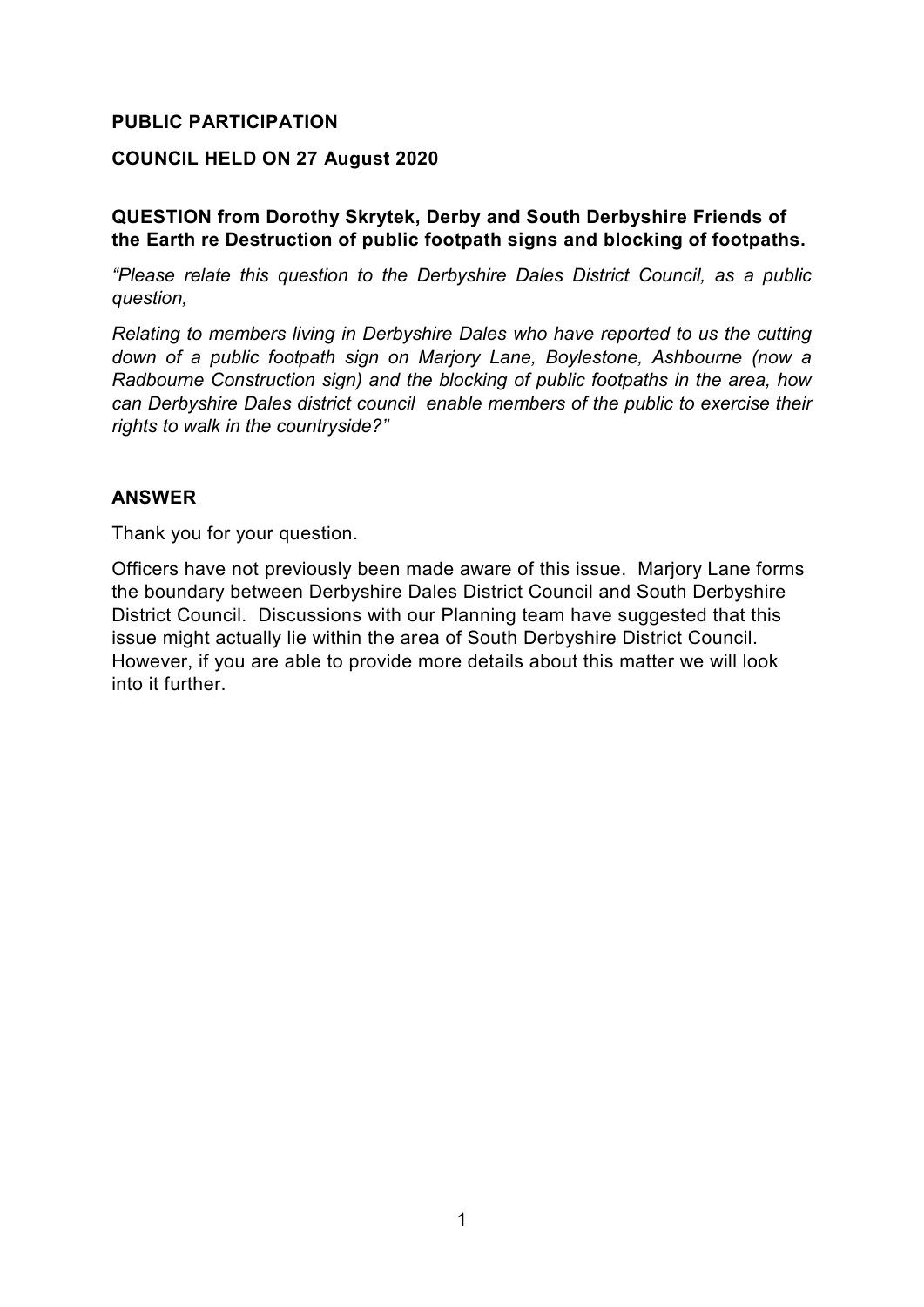## **QUESTION from Ciaran Guilfoyle, on the review of statues in the District of Derbyshire Dales.**

*"Is the Council reviewing (or planning to review) the statues that are currently erected around the district, in light of the recent controversies relating to racism and the slave trade? If so, can you provide further information about the review, regarding key dates, how the public might contribute to the debate, etc.?"*

## **ANSWER**

Thank you for your question.

In response to a motion debated at full Council on 2 July 2020 the District Council has compiled a list of all its assets and put this out to be reviewed by 2 independent persons. We are currently awaiting comments from one of these. Once this review has been completed the results will be reported back to Council. Again, this debate will be in public and members of the public will be able to feed into the debate through public participation.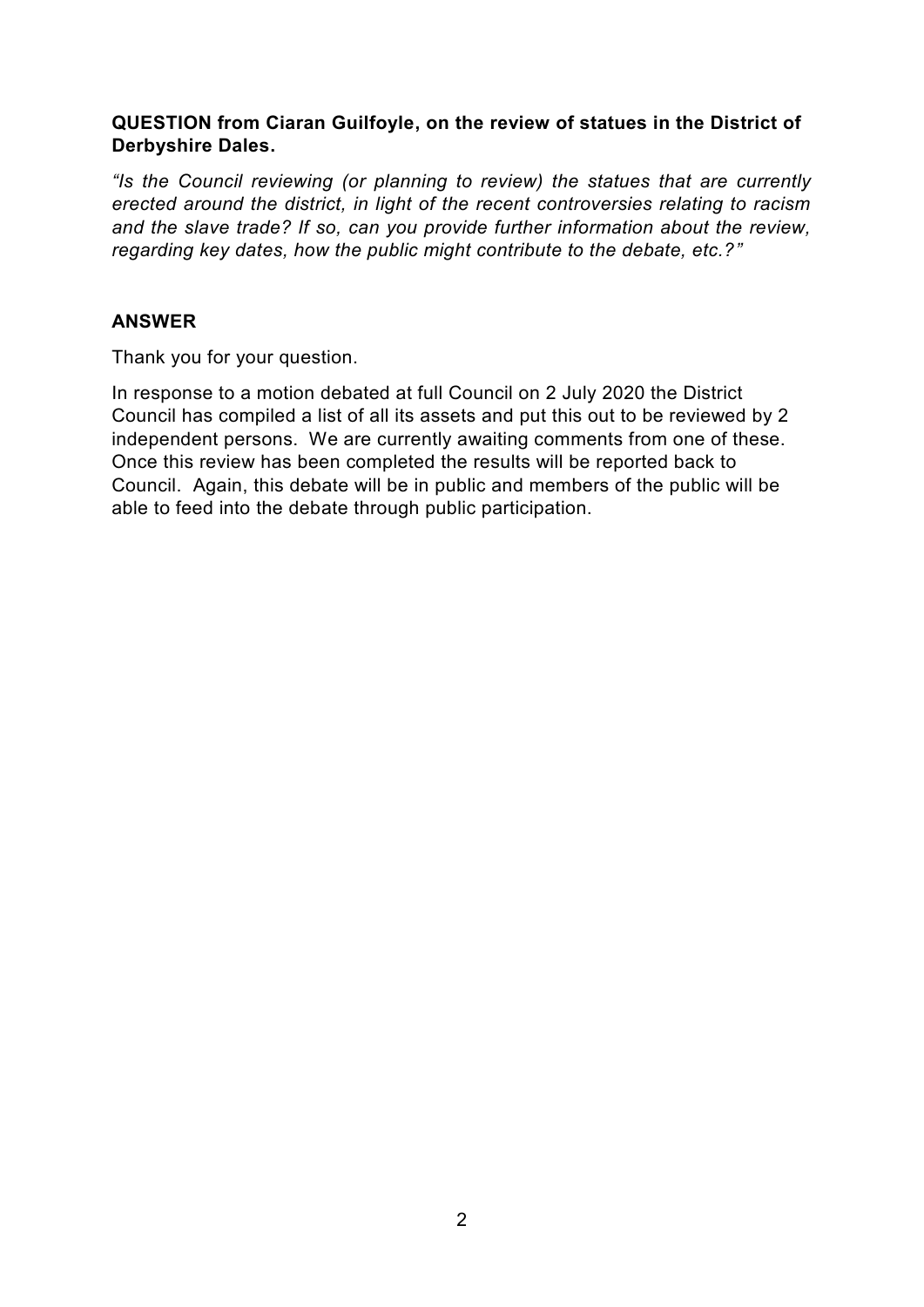### **STATEMENT from James Miles, on behalf of Hathersage Rewilding Group and Hope Valley Climate Action. Statement in support of on the biodiversity of Road Verges and Public Open Space.**

*"We write to support the recommendations of this report and to encourage the council to adopt the report in full and with enthusiasm.*

*Wildflowers and the pollinators that they sustain are in serious decline in the UK. We believe that the methods discussed in the proposed DDDC project are likely to significantly improve the biodiversity of Derbyshire Dales.*

*We strongly support recommendation 2. Rural verges are a very large area of land that could become a substantial wildlife reserve. Where verges are left to grow and wildflowers become established they provide a haven for wildlife, enhance the landscape and increase the natural beauty of Derbyshire Dales which will benefit tourism as well as improving the wellbeing of residents. We encourage DDDC to press DCC to review their mowing regime and to strongly prioritise wildlife in all of their future plans for verges.*

*We believe that the public consultation proposed in Recommendation 6 should begin as early as possible and certainly in time for discussions with DCC regarding future verge management. As a group of residents of Hathersage we are running a trial project on one section of verge in the village in collaboration with Hathersage Parish Council and this has provided a way to engage with the community. Where the DDDC project involves trial areas we encourage DDDC to include at least one in a gritstone area as well as limestone areas.*

*We would like to extend our work and we are keen to collaborate and consult with DDDC's Working Group on the proposed project."*

### **ANSWER**

Thank you for the support of the Biodiversity report. The proposed working group would be interested in finding out more about the work Hathersage Rewilding Group and to learn from their trial verge project and support it where we can.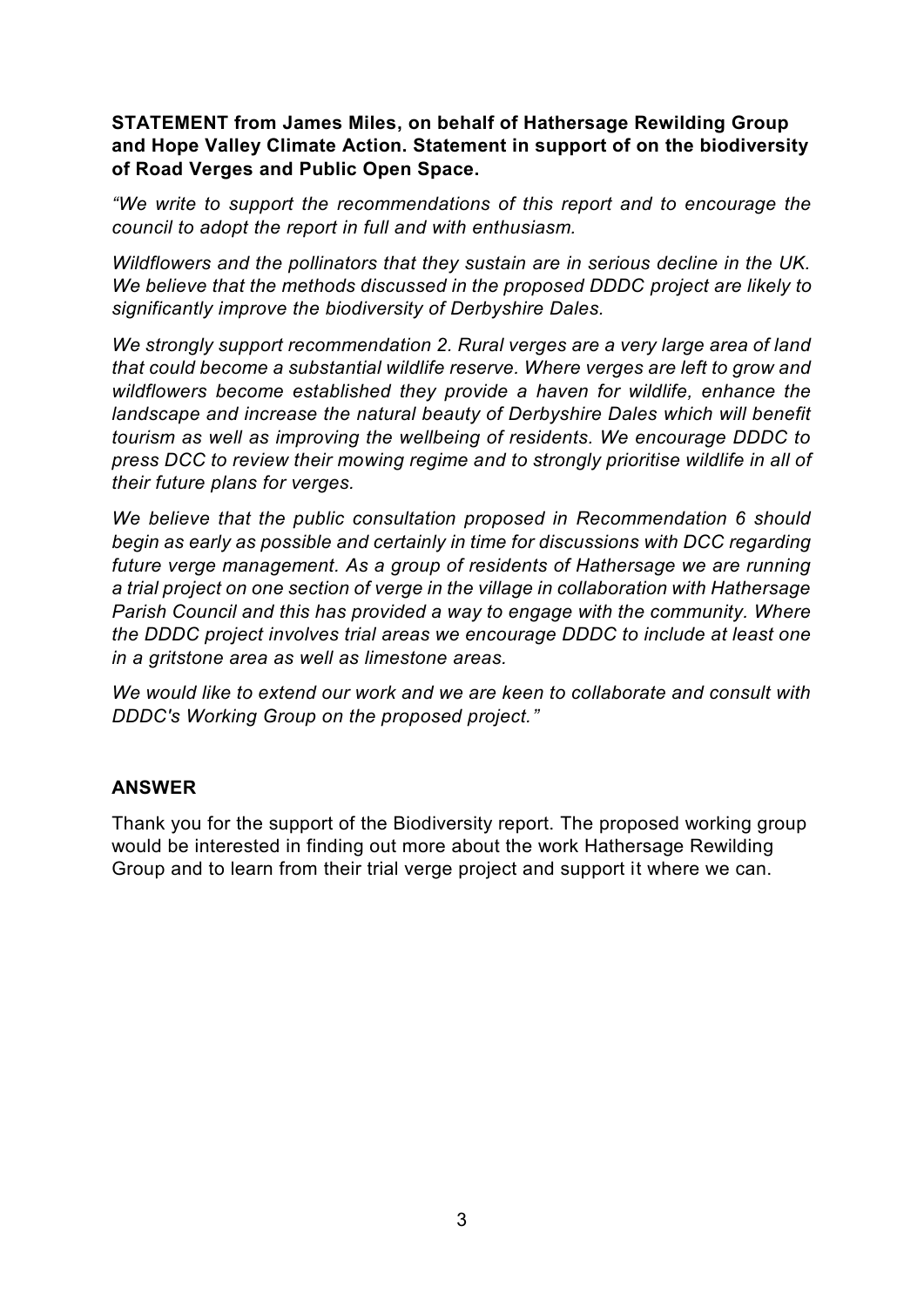## **QUESTION from Sue Bliss a Matlock Resident, on biodiversity and practices within the Derbyshire Dales District.**

*"Along with numerous others I fully support this motion and I am very pleased that (if passed) DDDC will be taking action on this extremely important issue.*

*(Point 6 of the recommendations)*

*How will DDDC:*

- *Engage the community in identifying potential 're-wilding' spaces?*
- *Use and channel interested community members (unemployment will rise) who could help establish, develop, promote and maintain these areas?*
- *Educate the community in promoting biodiversity? I've been told consistently that the community wants sanitised mono-culture lawns and verges."*

## **ANSWER**

The working group has not met yet so we cannot give definite answers at the moment. However we would work with local interest groups within the District, use the media to ask for the public's help in identifying wildlife road verges and consult and work with Town and Parish Councils.

The Council would support volunteer groups who want to be involved in establishing and managing wildlife areas on DDDC land or that we manage.

Education is a vital part of the project and whilst we accept that not all residents share the same view, we have received quite a number of positive comments from the public about leaving the verges uncut. We will widely promote the work of the project and inform residents on the importance to local wildlife.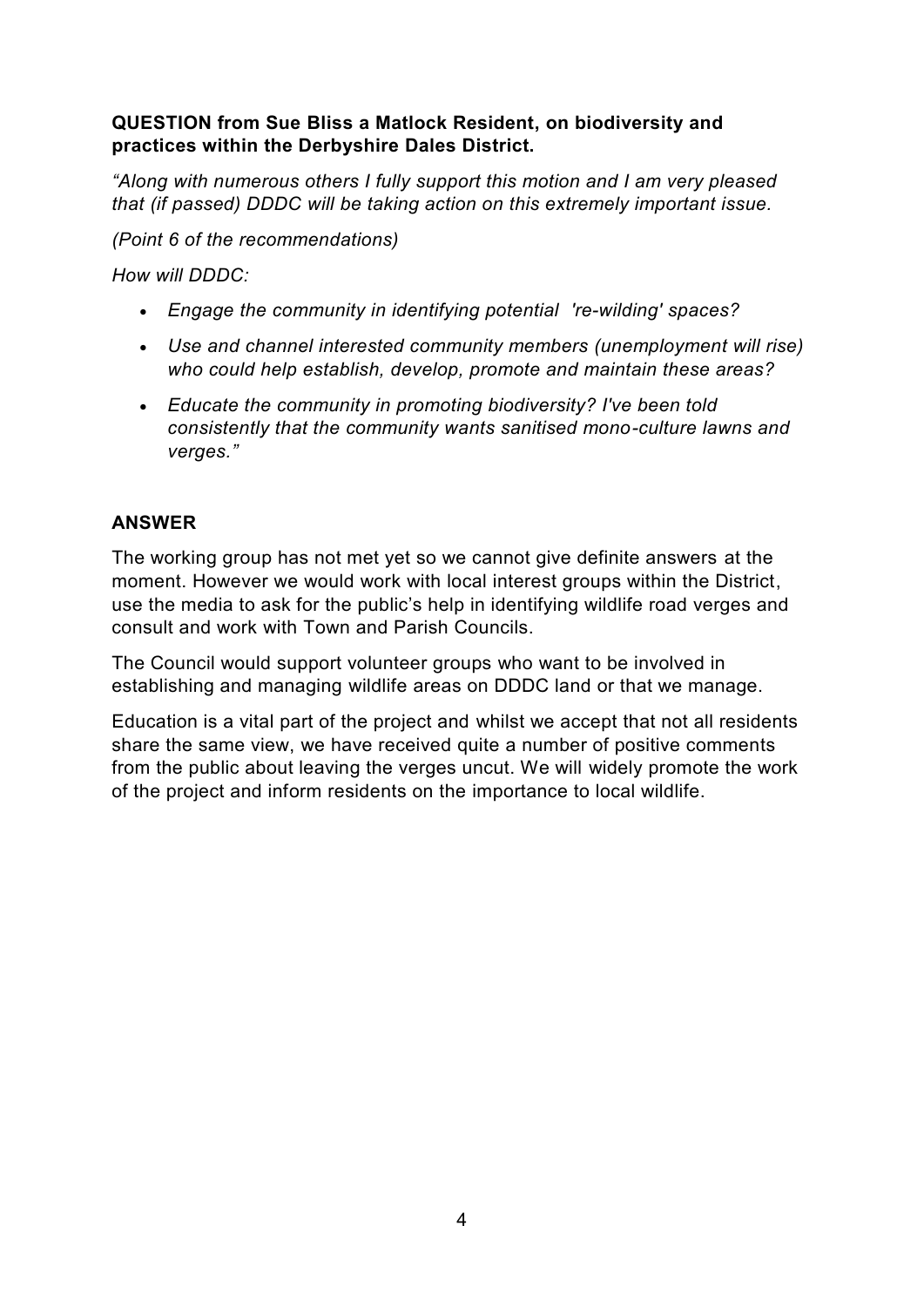## **STATEMENT from Gillian Beer a Great Hucklow Resident, on biodiversity and practices within the Derbyshire Dales District.**

*"As a local resident formerly involved in the Peak District National Park Authority's road verge reserve project 2006/7, when I surveyed several road verges throughout the Park, I am very pleased to hear about the proposal to diversify road verges and about the link with Plant Life. More recently, I have been surveying flowers on the road verges near Windmill (near Great Hucklow) every two weeks during lockdown and would like to make the following comments on your proposals:*

- *The proposed Working Group would benefit from including a local wild flower expert, e.g. the PDNPA ecologist Rebekah Newman (if willing), or a representative of Derbyshire Wildlife Trust.*
- *While perhaps pre-empting the Working Group, I feel strongly that any wild flowers sown on rural verges should be native to the Peak District. Yellow rattle is a relatively common and beneficial plant and would be a natural way to enhance road verges if cost permitted - though it seems to favour already poor soil so may not grow well in all locations. On the other hand, I have never seen any of the flowers in the 'cornflower mix' in the wild in the Peak District and would suggest their use be restricted to urban areas, if used at all."*

# **ANSWER**

The working group will consult with ecologists from organisations like PDNPA and Derbyshire Wildlife Trust.

Where we do create wildlife verges in rural areas then we would use native wildflower seeds from a local source where possible. A cornflower mix would only be used in urban areas.